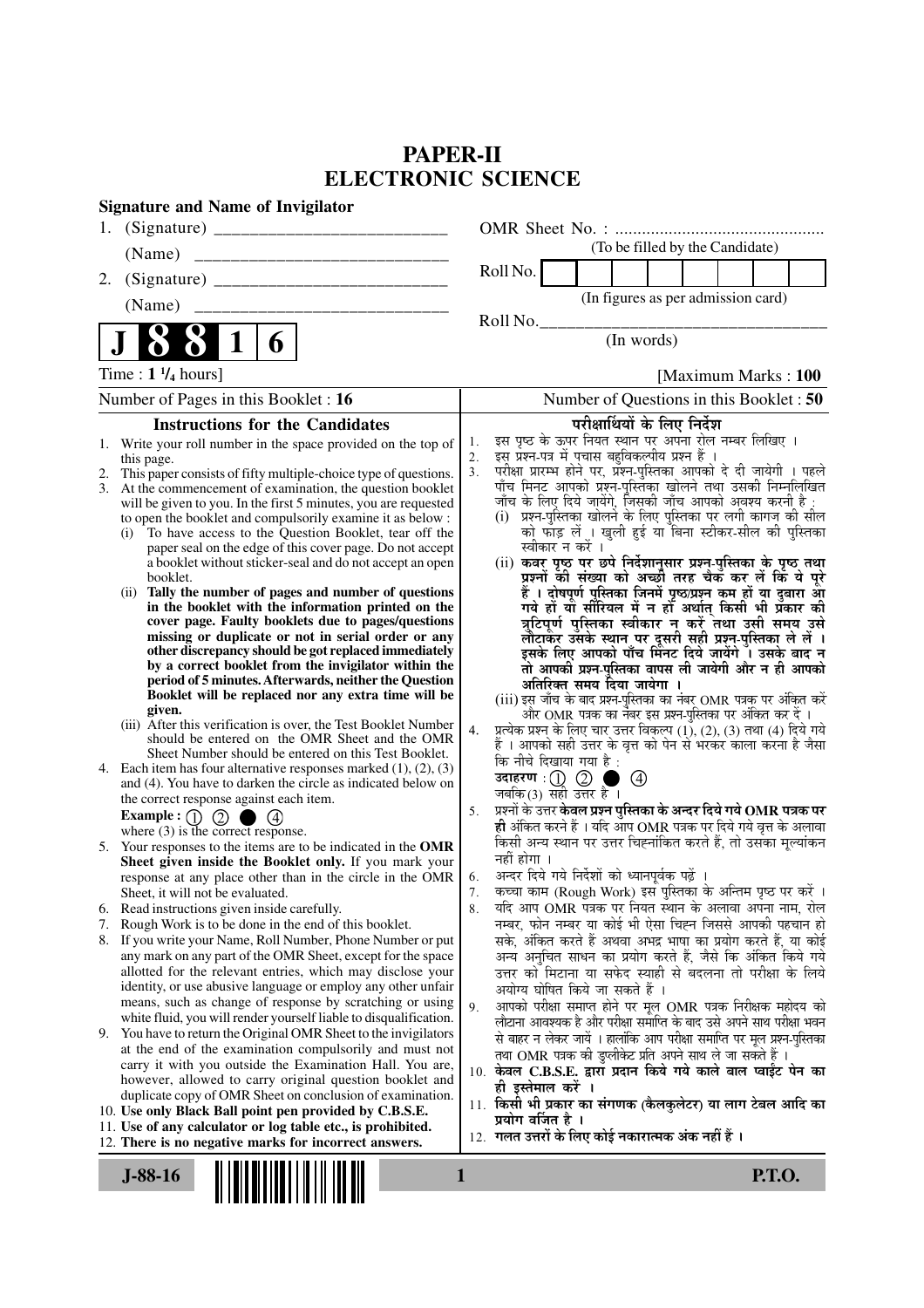### **ELECTRONIC SCIENCE Paper – II**

- **Note :** This paper contains **fifty (50)** objective type questions of **two (2)** marks each. **All** questions are compulsory.
- **1.** In JFET the transconductance can be expressed as

(1) 
$$
\frac{I_{dss}}{V_p} \left( 1 - \frac{V_{gs}}{V_p} \right)^2
$$
  
(2) 
$$
\frac{2I_{dss}}{V_p} \left( 1 - \frac{V_{gs}}{V_p} \right)
$$
  
(3) 
$$
\frac{2I_{dss}}{V_p} \left( 1 - \frac{V_{gs}}{V_p} \right)^2
$$
  
(4) 
$$
\frac{2I_{dss}}{V_p} \left( 1 + \frac{V_{gs}}{V_p} \right)
$$

- **2.** An electrodynamic generator is used to convert
	- (1) Motion into voltage (2) Voltage into motion
	- (3) Temperature into pressure (4) Pressure into temperature
- **3.** The effect of adding poles and zeros can be determined for determining phase and gain margin by
	- (1) Magnitude Vs phase plot (2) Nyquist plot
	- (3) Nicholas plot (4) Bode plot
- -
- **4.** The small signal model of a tunnel diode in negative resistance region is







L

 $-R_n$ 

**Paper-II** J-88-16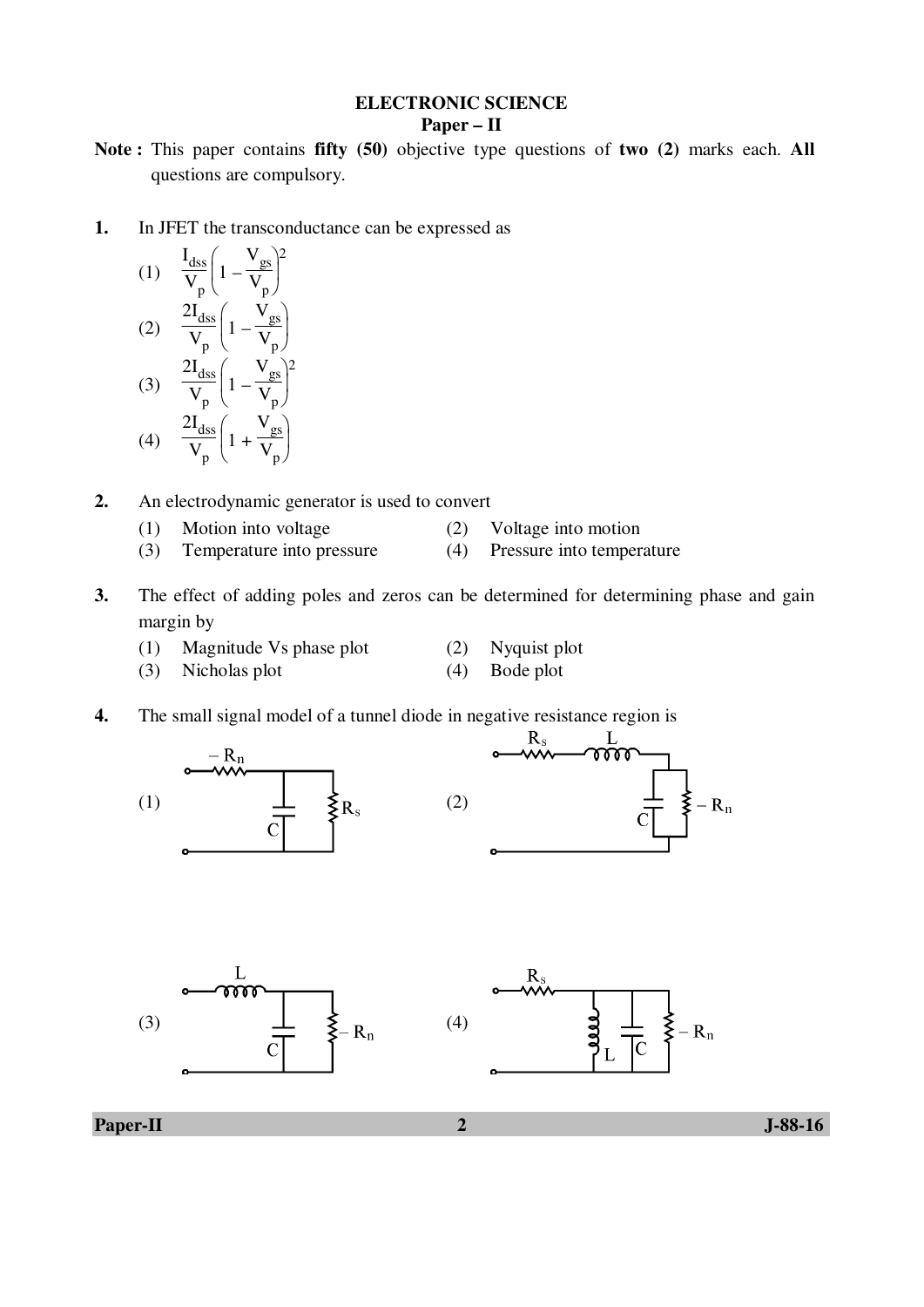**5.** The logic function implemented by the circuit below is



**6.** For the following circuit, for making the output high (1), the input combination must be



- (1)  $A = 0$ ,  $B = 0$  and  $C = 1$
- (2)  $A = 1$ ,  $B = 1$  and  $C = 0$
- (3)  $A = 1$ ,  $B = 0$ , and  $C = 0$
- (4)  $A = 0$ ,  $B = 1$  and  $C = 1$
- **7.** Number of times the instruction sequence below will loop before coming out of loop is MOV AL, 00H
	- A1 : INC AL
	- JNZ A1
- (1) 256 (2) 255 (3) 01 (4) 00

**8.** The number of wait states required to interface 8279 to 8086 with 8 MHz clock are

| $J-88-16$ |             |            | <b>Paper-II</b> |
|-----------|-------------|------------|-----------------|
|           | $(3)$ Three | $(4)$ None |                 |
|           | $(1)$ One   | $(2)$ Two  |                 |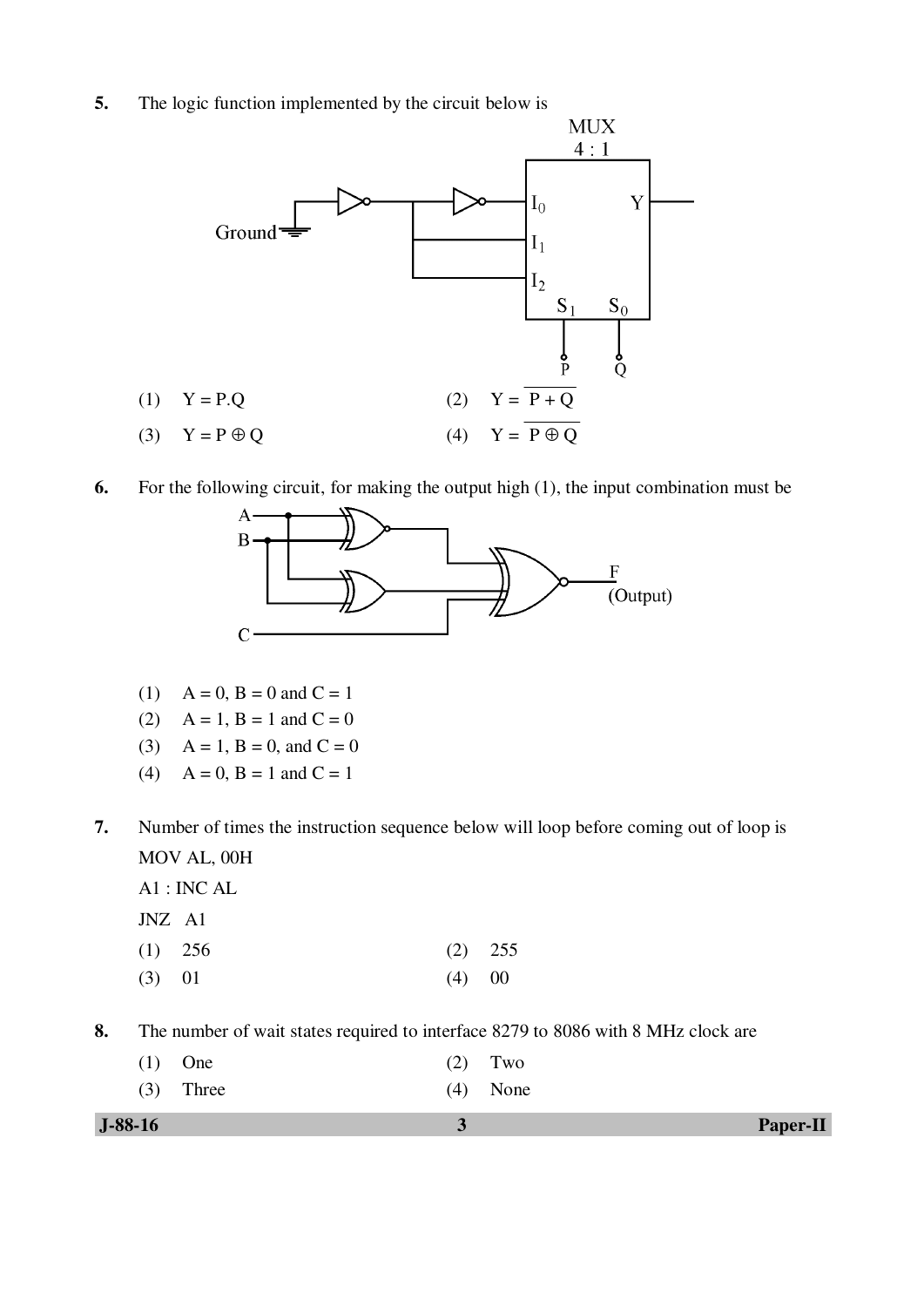**9.** Which combination of the integer variables *x*, y and z makes the variable to get the value 4 in the following expression?

 $a = (x > y)$  ?  $((x > z)$  ?  $x : z)$  :  $((y > z)$  ?  $y : z)$ (1)  $x = 6, y = 5, z = 3$  (2)  $x = 6, y = 3, z = 5$ (3)  $x = 5, y = 4, z = 5$  (4)  $x = 3, y = 4, z = 2$ 

**10.** Consider the following program

```
 main( )
```

```
 {
```

```
float a = 0.3, b = 0.5;
if (b < 0.6)if (a < 0.3) printf ("xyz" );
 else printf ("ABC") ; 
 else printf ("MLN") ;
```

```
 }
```
The output is

| $(1)$ XYZ |  | $(2)$ MLN |  |
|-----------|--|-----------|--|
|           |  |           |  |

- (3) ABC (4) None of these
- **11.** For a matched junction, scattering parameters are given values, which one of the following is true ?
	- (1)  $S_{11} \neq 0$  (2)  $|S_{21}| = 0$
	- (3)  $S_{22} \neq 0$  (4)  $S_{21} = 1$
- **12.** The number of bits per sample in a PCM system is increased from 8 to 16. The bandwidth of the system would increase

| $(1)$ 8 times                           | $(2)$ 2 times    |
|-----------------------------------------|------------------|
| $(3)$ <sup>1</sup> / <sub>2</sub> times | $(4)$ $24$ times |

**13.** An infrared LED is optically coupled to a photodiode. When LED is turned off, the reading on an ammeter in series with the reversed-biased photodiode will

| <b>Paper-II</b> |                |                 | $J-88-16$ |
|-----------------|----------------|-----------------|-----------|
|                 | $(3)$ Increase | $(4)$ Fluctuate |           |
|                 | (1) Not change | $(2)$ Decrease  |           |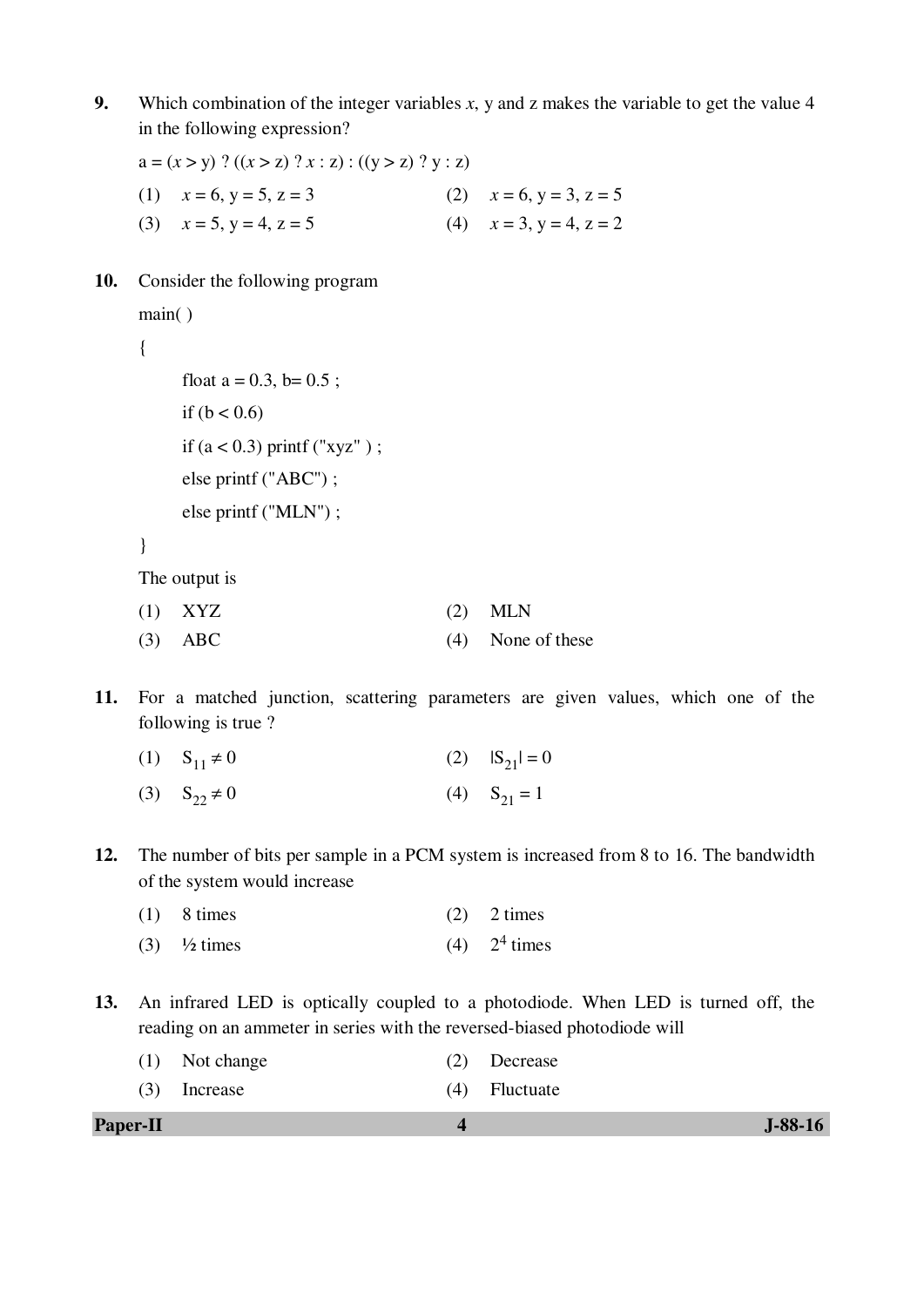**14.** After firing a SCR, the gating pulse is removed, the current in the SCR will

- (1) remains the same (2) immediately falls to zero
	- (3) rise up (4) rise a little and then falls to zero

**15.** A signal f(t) is defined as  $(1 - \alpha t)e^{-\alpha t}$ . Its Laplace transform will be

(1) 
$$
\frac{1}{(s+\alpha)^2}
$$
  
\n(2)  $\frac{s}{(s+\alpha)^2}$   
\n(3)  $\frac{(1+s)}{(s-\alpha)}$   
\n(4)  $\frac{(s\alpha)}{(s+\alpha)^2}$ 

**16.** For intrinsic semiconductor the conductivity is

- (a)  $q(n\mu_n + p\mu_p)$  $(b)$  $(\mu_n + \mu_p)$
- (c)  $q(n\mu_n p\mu_p)$ (d) q  $(\mu_n + \mu_p)$

Out of these the following is correct

- (1) (a) and (b) are correct (2) (a) and (c) are correct
- (3) (b) and (d) are correct (4) (c) and (d) are correct
- **17.** Read the following statements :
	- (a) The gain crossover is a point on the  $L(iw)$  plot at which the magnitude of  $L(iw)$  is equal to 1.

 $\ddot{\phantom{a}}$ 

 $\ddot{\phantom{0}}$ 

- (b) The gain crossover is a point on the  $L(iw)$  plot at which the magnitude of  $L(iw)$  is equal to 0.
- (c) The gain crossover frequency, is the frequency of  $L(iw)$  where  $|L(iw)|=1$
- (d) The gain crossover frequency is the frequency of  $L(iw)$  where  $|L(iw)| = 0$

Which of the above statements are correct?

- (1) (a) and (b) (2) (a) and (c)
- (3) (b) and (c)  $(4)$  (b) and (d)

**18.** In a p-n junction diode if A is the area of a junction then the transition capacitance is

(a) 
$$
qN_a WA
$$
 (b)  $qN_a A \left| \frac{dW}{dV} \right|$   
\n(c)  $\frac{qN_a W^2}{2\epsilon_s}$  (d)  $\frac{qN_a A}{\left| \frac{dW}{dV} \right|}$   
\nOut of these which one is correct?  
\n(1) (a) and (b) are correct (2) (a) is correct but (b) is wrong

- 
- (3) (b) is correct, but (d) is wrong (4) (a) and (d) are correct
- -

 **J-88-16 5 Paper-II**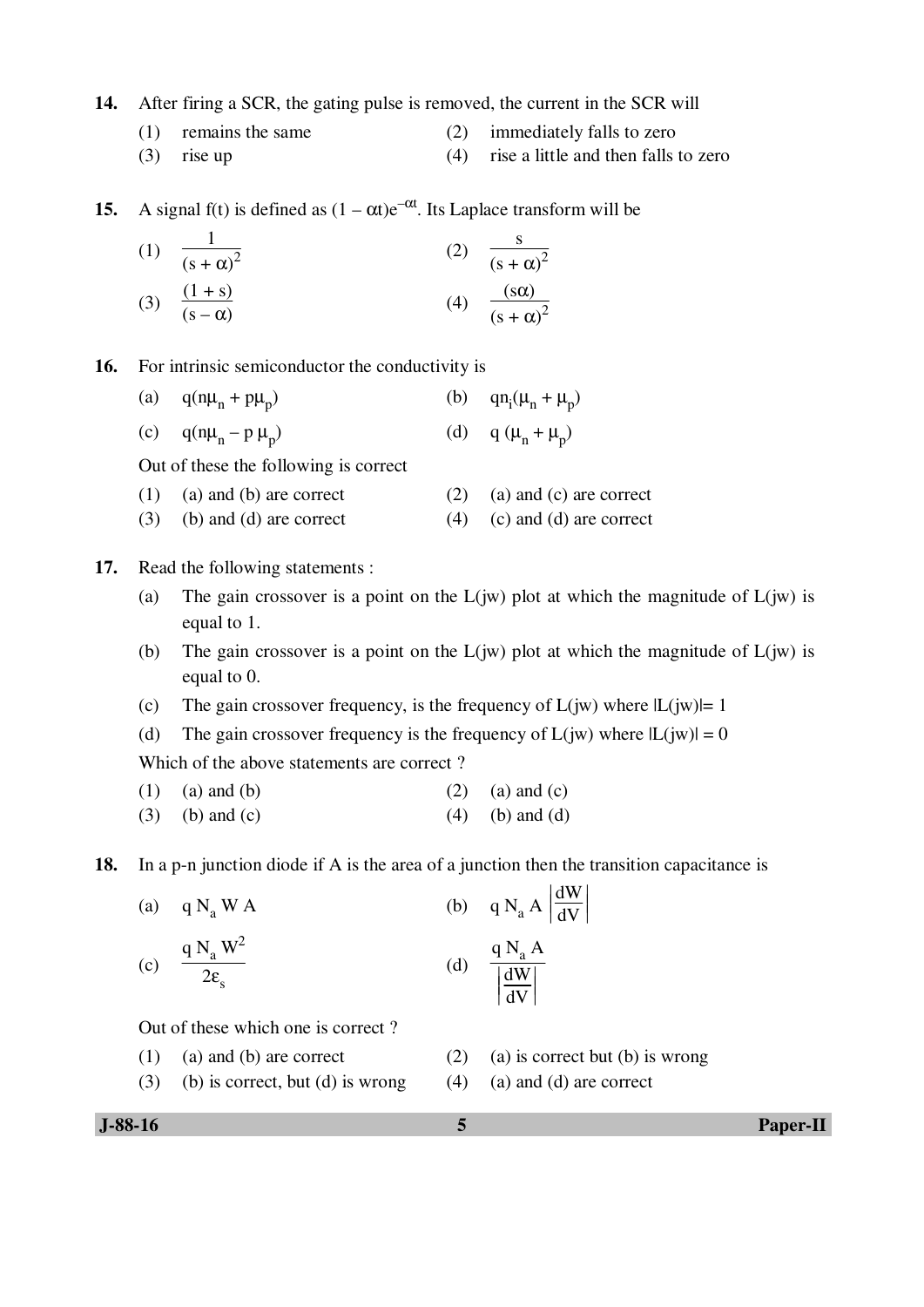**19.** In a resistive ladder network used in n bit D to A converters, the following statements are given :

(a) LSB weight = 
$$
\frac{1}{(2^n - 1)}
$$

(b) LSB weight = 
$$
\frac{1}{(2^{n-1} - 1)}
$$

- (c) The sum of all weights is equal to 1
- (d) The sum of all the weight is greater than 1

Out of the above statements following is true :

(1) (b) and (c)  $(2)$  (a) and (c)

 $\ddot{\phantom{0}}$ 

 $\ddot{\phantom{0}}$ 

- (3) (b) and (d)  $(4)$  (a) and (d)
- **20.** The 8085 µp enters into bus idle machine cycle whenever
	- (a) INTR interrupt is recognized
	- (b) RST X.5 is recognized
	- (c) When content of register B is 00h
	- (d) DAD rp instruction is executed

### **Options :**

- (1) (a) and (c) are correct (2) (b) and (d) are correct
- (3) (c) and (d) are correct (4) (b) and (c) are correct
- **21.** If *x* is an one-dimensional array then
	- (a) & *x* [i] is same as  $x + i 1$
	- (b)  $*(x + i)$  is same as  $* x + i$
	- (c)  $*(x + i)$  is same as  $*(& x[i])$
	- (d)  $*(x + i)$  is same as  $x[i]$

### **Options :**

- (1) (a) and (b) are correct (2) (b) and (c) are correct
- (3) (c) and (d) are correct  $(4)$  (b) and (d) are correct
- **22.** For transmission lines following statements are given :
	- (a) There is no cut-off frequency for TEM in coaxial cables.
	- (b) Coaxial cables are useful upto 100 MHz only.
	- (c) Waveguides do not support TEM waves.
	- (d) All the frequencies above cut-off flow through waveguides.
	- Out of the above statements following is true :
	- (1) (a), (b) and (c) (2) (a), (c) and (d)
	- (3) (b), (c) and (d) (4) (a) and (b)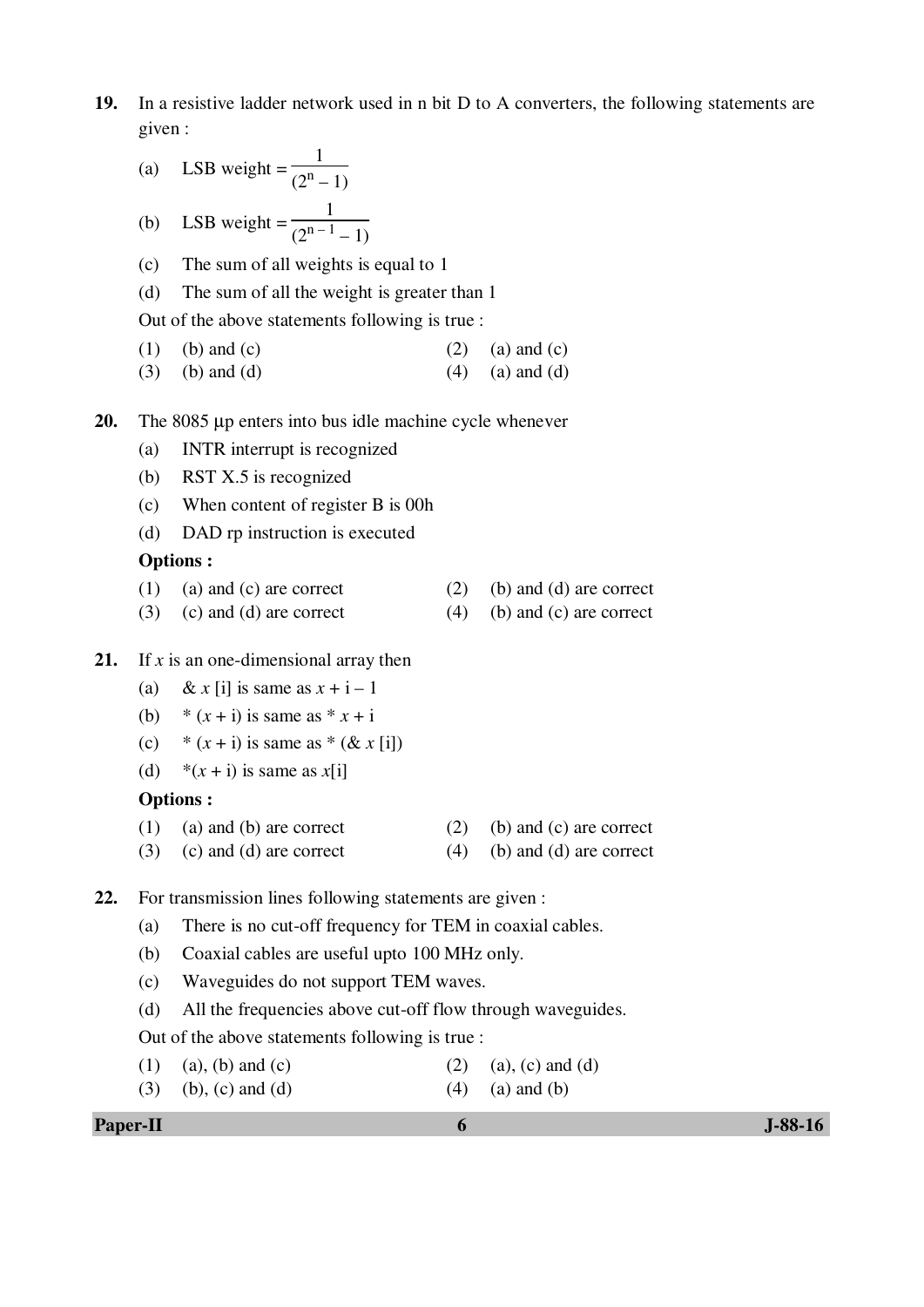- **23.** Which of the following statements are true for Delta modulation ?
	- (a) The Modulation is digital in nature.
	- (b) The modulation is analogue in nature.
	- (c) Better signal to Noise-ratio than PCM.
	- (d) Slope overload occurs in Delta Modulation.

### **Options :**

- (1) (a) and (d) are correct (2) (b), (c) and (d) are correct
- (3) (a), (c) and (d) are correct (4) (b) and (d) are correct
- **24.** Which of the below mentioned statements are correct with respect of semiconductor LASER ?
	- (a) pn-junctions can be formed by using direct bandgap semiconductors.
	- (b) Emitted radiations should be monochromatic and coherent.
	- (c) Emitted radiations be monochromatic and all are in same phase.
	- (d) Emitted radiations should be monochromatic and spontaneous.

#### **Options :**

- (1) (a), (b) & (d) are correct (2) (a), (c) & (d) are correct
- (3) (a), (b) & (c) are correct (4) (a) & (b) are correct
- **25.** Consider a two port network shown in the following figure :



The z-parameters  $z_{11}$  and  $z_{21}$  for this network are given as

(a)  $z_{11} = -$ 6  $\frac{8}{11} \Omega$ (b)  $z_{21} =$ 16  $\frac{18}{11} \Omega$ (c)  $z_{11} =$ 6  $\frac{8}{11} \Omega$ (d)  $z_{21} = -$ 16  $\frac{18}{11} \Omega$ 

Which of the above are correct ?

- (1) (a) and (b) (2) (a) and (d)
- (3) (b) and (c)  $(4)$  (c) and (d)

 **J-88-16 7 Paper-II**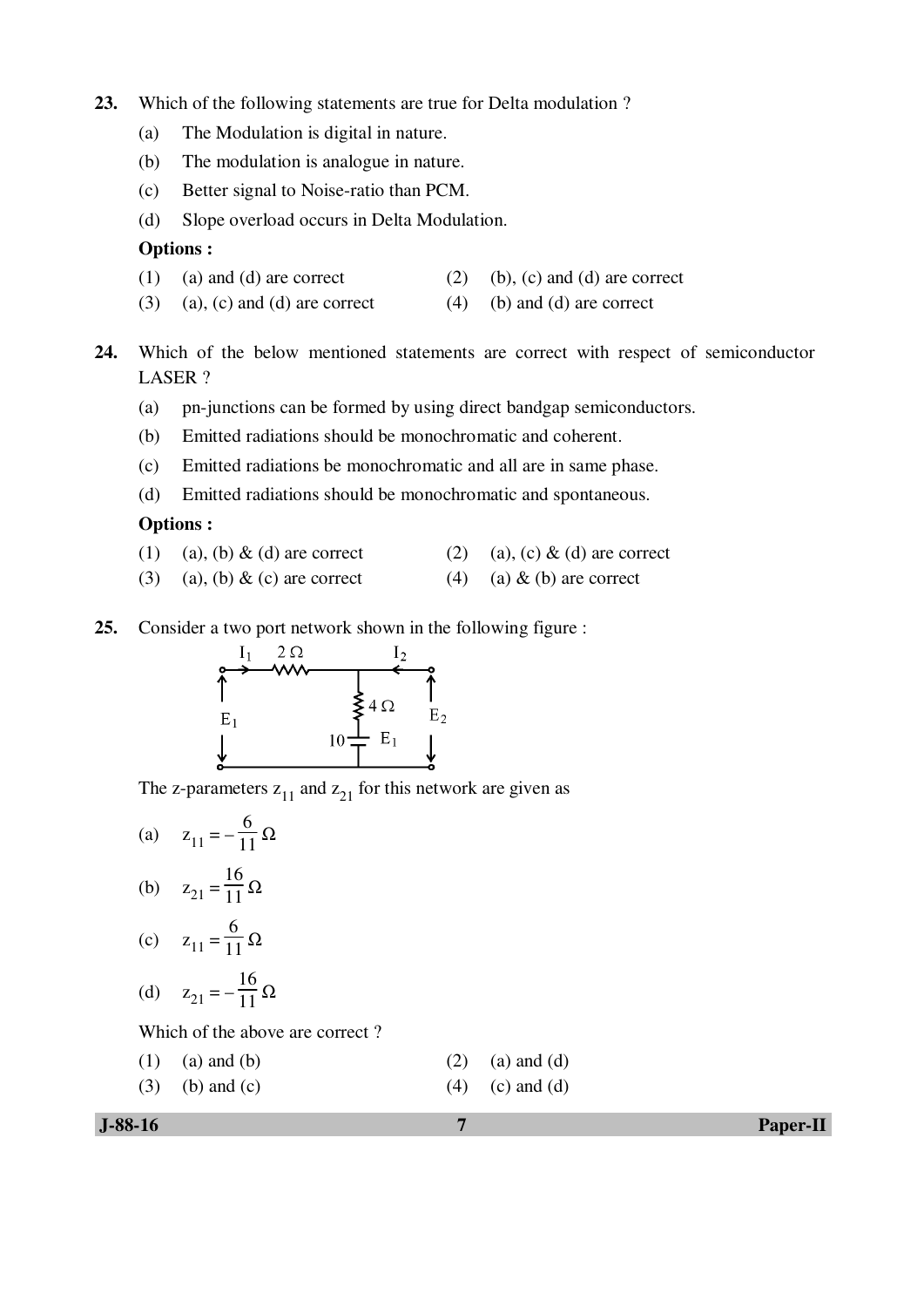| d.<br><b>Codes:</b><br>(1)<br>(2)<br>(3)<br>(4) | $\rm{a}$<br>$\rm ii$<br>$\rm ii$<br>$\mathbf{i}$<br>$\rm i$ | $\mathbf b$<br>$\mathbf{i}$<br>$\mathbf{i}$<br>iii<br>$\rm ii$ | $\mathbf{C}$<br>iv<br>iii<br>$\rm ii$<br>$iv$ | A Lead-Lag Network iv. $V_i$<br>$\mathbf d$<br>iii<br>iv<br>iv<br>$\,$ iii |                                                                        | $\rm V_{o}$                                                          |                            |
|-------------------------------------------------|-------------------------------------------------------------|----------------------------------------------------------------|-----------------------------------------------|----------------------------------------------------------------------------|------------------------------------------------------------------------|----------------------------------------------------------------------|----------------------------|
|                                                 |                                                             |                                                                |                                               |                                                                            |                                                                        |                                                                      |                            |
|                                                 |                                                             |                                                                |                                               |                                                                            |                                                                        |                                                                      |                            |
|                                                 |                                                             |                                                                |                                               |                                                                            |                                                                        |                                                                      |                            |
|                                                 |                                                             |                                                                |                                               |                                                                            |                                                                        |                                                                      |                            |
|                                                 |                                                             |                                                                |                                               |                                                                            |                                                                        |                                                                      |                            |
|                                                 |                                                             |                                                                |                                               |                                                                            |                                                                        | $\Sigma_{R_2}$                                                       |                            |
|                                                 |                                                             |                                                                |                                               |                                                                            |                                                                        | $R_1$<br><mark>∕∕w</mark>                                            |                            |
|                                                 |                                                             |                                                                |                                               |                                                                            |                                                                        | $V_{o}$<br>$C_2$                                                     |                            |
|                                                 | c. A Lag Network                                            |                                                                |                                               |                                                                            |                                                                        | $\S$ R <sub>2</sub><br>$V_i$                                         |                            |
|                                                 |                                                             |                                                                |                                               |                                                                            | iii.                                                                   | ۰<br>$\overline{C_1}$<br>$R_1$                                       |                            |
| $\mathbf b$ .                                   |                                                             | A Lead Network                                                 |                                               |                                                                            | ii.                                                                    | $R_1$<br>$R_2$<br>$\mathbf{V}_i$<br>$\rm V_{o}$<br>$\zeta_{\rm C_2}$ |                            |
| $a$ .                                           |                                                             | A-bridge T filter                                              |                                               |                                                                            | $\mathbf{i}$ .                                                         | $R_1$<br>$\S$ R <sub>2</sub><br>$\mathbf{V}_i$<br>$V_{o}$<br>$C_1$   |                            |
|                                                 | Match the following lists :<br>$List-I$                     |                                                                |                                               |                                                                            |                                                                        | $List - II$<br>$\overline{C}$<br>ww                                  |                            |
| (3)<br>(4)                                      | $\rm ii$                                                    | iv                                                             | $\rm i$                                       | iii                                                                        |                                                                        |                                                                      |                            |
| (2)                                             | $\mathbf{i}$<br>iii                                         | ii<br>$\mathbf{i}$                                             | iii<br>$\rm ii$                               | iv<br>iv                                                                   |                                                                        |                                                                      |                            |
| (1)                                             | a<br>iv                                                     | $\mathbf b$<br>$\rm iii$                                       | $\mathbf C$<br>$\rm ii$                       | $\mathbf d$<br>$\rm i$                                                     |                                                                        |                                                                      |                            |
| <b>Codes:</b>                                   |                                                             |                                                                |                                               |                                                                            |                                                                        |                                                                      |                            |
| $\mathbf{c}$ .<br>d.                            |                                                             | Common collector                                               |                                               |                                                                            | iii.<br>iv.                                                            | $\alpha$<br>$\beta_1\beta_2$                                         |                            |
| b.                                              |                                                             |                                                                |                                               |                                                                            | ii.                                                                    | $\beta$                                                              |                            |
| $a$ .                                           |                                                             |                                                                |                                               |                                                                            |                                                                        |                                                                      |                            |
|                                                 |                                                             |                                                                |                                               |                                                                            |                                                                        |                                                                      |                            |
|                                                 |                                                             |                                                                | $List-I$                                      | Common base                                                                | Match the following lists :<br>Darlington transistor<br>Common emitter | i.                                                                   | $List - II$<br>$\beta + 1$ |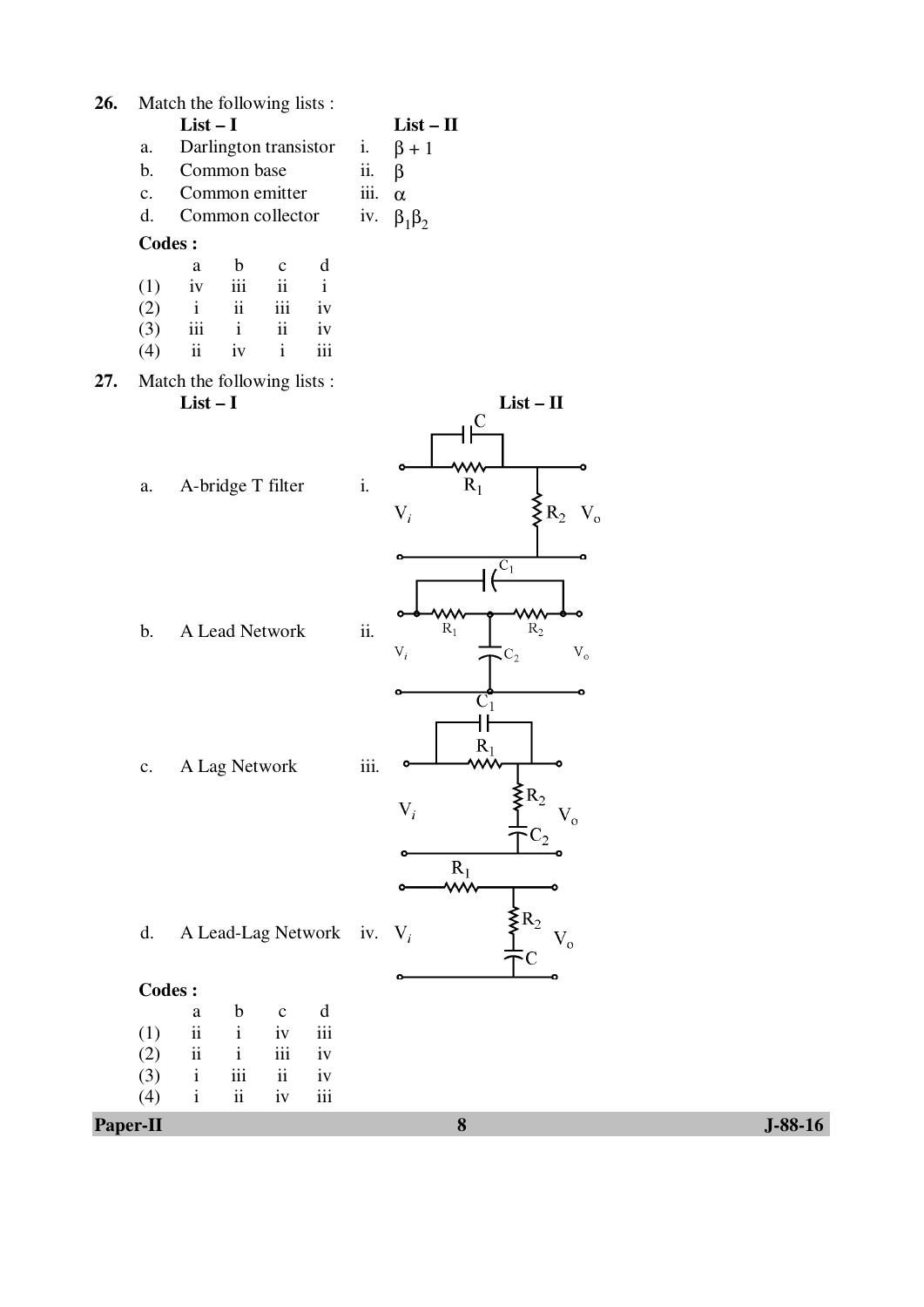# **28.** Match the following lists :

| $List-I$           | $List - II$    |
|--------------------|----------------|
| a. $h_{ie}$        | i. $i_c/i_b$   |
| b. $h_{\text{re}}$ | ii. $vb/ib$    |
| c. $h_{fe}$        | iii. $v_b/v_c$ |
| d. $h_{oe}$        | iv. $i_c/v_c$  |
|                    |                |

## **Codes :**

|  | a | b c d             |  |
|--|---|-------------------|--|
|  |   | $(1)$ ii iii i iv |  |
|  |   | $(2)$ iii ii i iv |  |
|  |   | $(3)$ ii iii iv i |  |
|  |   | $(4)$ i ii iii iv |  |

# **29.** Match the following lists :

|                | $List-I$       |                |              |          | $List - II$                              |  |  |  |
|----------------|----------------|----------------|--------------|----------|------------------------------------------|--|--|--|
| a.             | <b>IC 7408</b> |                | $i$ .        |          | BCD to decimal decoder                   |  |  |  |
| $\mathbf{b}$ . | IC 7442        |                |              |          | ii. BCD to seven segment decoder-drivers |  |  |  |
| c.             | IC 7447        |                |              |          | iii. Quad 2-input NAND gate              |  |  |  |
| d.             |                | <b>IC 7400</b> |              |          | iv. Quad 2-input AND gate                |  |  |  |
|                | <b>Codes:</b>  |                |              |          |                                          |  |  |  |
|                | $\mathbf{a}$   | $\mathbf b$    | $\mathbf{c}$ | d        |                                          |  |  |  |
| (1)            | $\mathbf{i}$   | iii            | iv           | ii       |                                          |  |  |  |
| (2)            | ii             | $\mathbf{i}$   | iv           | iii      |                                          |  |  |  |
| (3)            | iv             | $\mathbf{i}$   | iii          | $\rm ii$ |                                          |  |  |  |
| (4)            | iv             | $\mathbf{i}$   | ii           | iii      |                                          |  |  |  |
| $J-88-16$      |                |                |              |          | 9<br>Paper-II                            |  |  |  |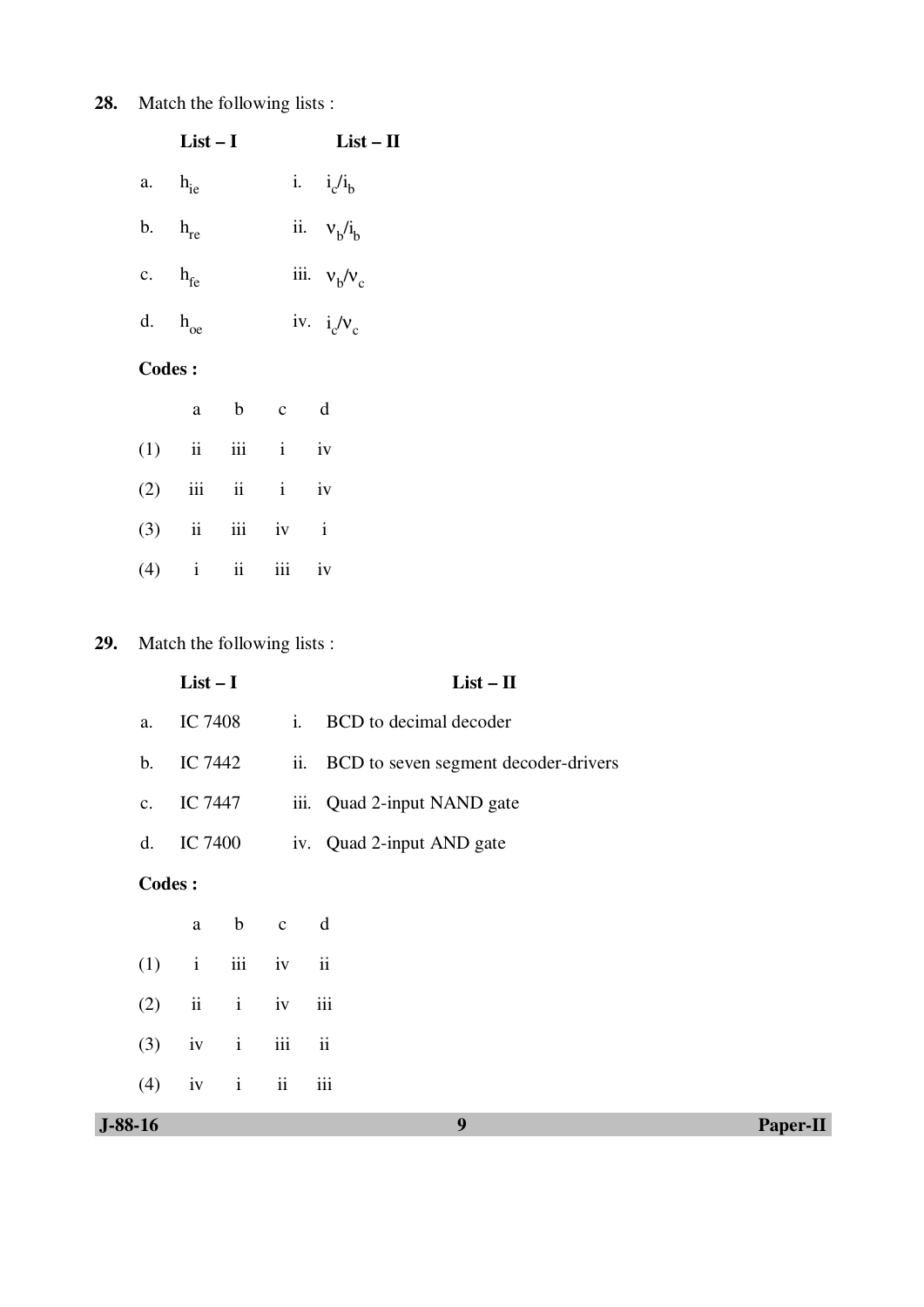| 30. |                | Match the following:     |                              |                     |                          |      |                            |
|-----|----------------|--------------------------|------------------------------|---------------------|--------------------------|------|----------------------------|
|     |                | $List-I$                 |                              |                     |                          |      | $List - II$                |
|     | a.             | <b>RST 7.5</b>           |                              |                     |                          | i.   | Non maskable interrupt     |
|     | b.             | <b>RST 0-7</b>           |                              |                     |                          | ii.  | Level triggering interrupt |
|     | $\mathbf{c}$ . | <b>TRAP</b>              |                              |                     |                          | iii. | Hardware interrupt         |
|     | d.             |                          |                              |                     | RST 5.5 and RST 6.5      | iv.  | Software interrupt         |
|     | <b>Codes:</b>  |                          |                              |                     |                          |      |                            |
|     |                | a                        | $\mathbf b$                  | $\mathbf C$         | d                        |      |                            |
|     | (1)            | $\mathbf{i}$             | iii                          | $\ddot{\mathbf{i}}$ | iv                       |      |                            |
|     | (2)            | ii                       | iii                          | $\mathbf{i}$        | iv                       |      |                            |
|     | (3)            |                          | $iii \t i$                   | $\ddot{\rm n}$      | iv                       |      |                            |
|     | (4)            | iii                      | iv                           | $\mathbf{i}$        | $\overline{\mathbf{ii}}$ |      |                            |
|     |                |                          |                              |                     |                          |      |                            |
| 31. |                | Match the following:     |                              |                     |                          |      |                            |
|     |                | $List-I$                 |                              |                     |                          |      | $List - II$                |
|     | a.             |                          |                              |                     | The program fragment i.  |      | Prints 4                   |
|     |                |                          | int $a = 4$ , $b = 6$ ;      |                     |                          |      |                            |
|     |                |                          | printf ("%d", b= =a);        |                     |                          |      |                            |
|     | b.             |                          |                              |                     | The program fragment ii. |      | Prints <sub>0</sub>        |
|     |                |                          | int $a = 4$ , $b = 6$ ;      |                     |                          |      |                            |
|     |                |                          | printf ("%d", $a! = b$ );    |                     |                          |      |                            |
|     | c.             |                          |                              |                     | The program fragment     | iii. | Prints 1                   |
|     |                |                          | int $a = 4$ , $b = 6$ ;      |                     |                          |      |                            |
|     |                |                          | printf("%d", $a \wedge b$ ); |                     |                          |      |                            |
|     | d.             |                          |                              |                     | The program fragment     |      | iv. Prints 2               |
|     |                |                          | int $a = 4$ , $b = 6$ ;      |                     |                          |      |                            |
|     | <b>Codes:</b>  |                          | printf ("%d", $a&b$ );       |                     |                          |      |                            |
|     |                |                          | $\mathbf b$                  |                     | $\mathbf d$              |      |                            |
|     | (1)            | $\rm{a}$<br>$\mathbf{i}$ | $\ddot{\mathbf{i}}$          | $\mathbf{C}$<br>iv  | iii                      |      |                            |
|     | (2)            | $\ddot{\rm n}$           | iii                          | $\mathbf{i}$        | iv                       |      |                            |
|     | (3)            | $\ddot{\rm n}$           | iii                          | iv                  | $\mathbf{i}$             |      |                            |
|     |                | iii                      | $\ddot{\rm n}$               | $\mathbf{i}$        | iv                       |      |                            |
|     | (4)            |                          |                              |                     |                          |      |                            |

**Paper-II** J-88-16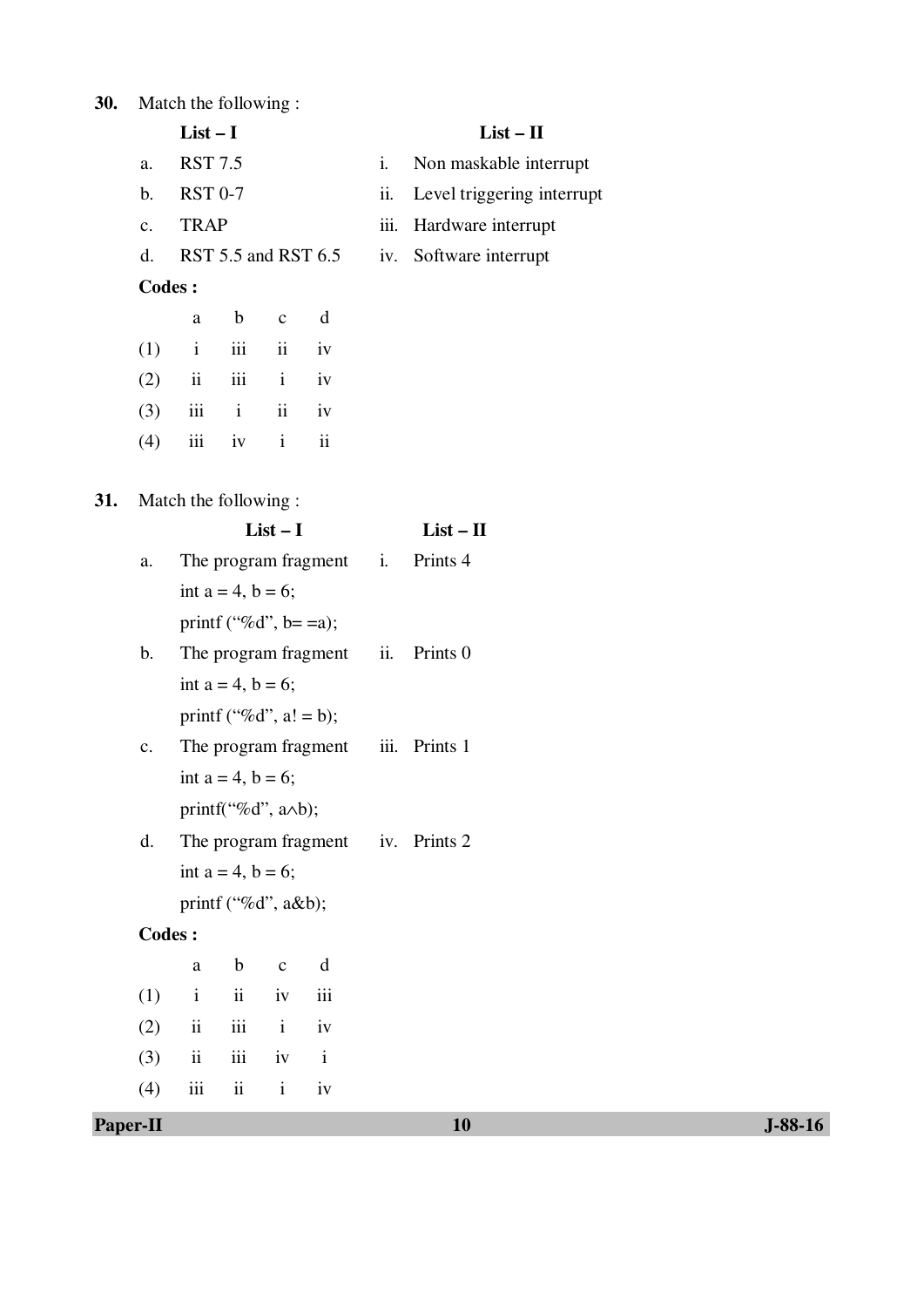# **32.** Match the following lists :

|             | List $-1$         |    | List $-$ II               |
|-------------|-------------------|----|---------------------------|
| a.          | PIN diode         | 1. | Optical detector          |
| $h_{\cdot}$ | <b>APD</b>        |    | ii. Tuning                |
|             | c. Varacter diode |    | iii. Microwave oscillator |
|             | d. Tunnel diode   |    | iv. Microwave detector    |

# **Codes :**

|                   | a b c d |  |
|-------------------|---------|--|
| $(1)$ iv i ii iii |         |  |
| $(2)$ iii i ii iv |         |  |
| $(3)$ i iii ii iv |         |  |
| $(4)$ i iv ii iii |         |  |

**33.** Match the following lists :

| $List-I$      |                                     |             |              |     |       | $List - II$                                                                 |  |  |
|---------------|-------------------------------------|-------------|--------------|-----|-------|-----------------------------------------------------------------------------|--|--|
| a.            | Quantization noise in<br><b>PCM</b> |             |              |     | $i$ . | Number of quantization levels                                               |  |  |
| b.            | Bandwidth in PCM                    |             |              |     | ii.   | Lesser number of quantization levels<br>needed                              |  |  |
| c.            | Sampling rate                       |             |              |     | iii.  | Highest frequency in the analog signal                                      |  |  |
| d.            | Differential PCM                    |             |              |     |       | iv. At least twice the maximum frequency<br>component present in the signal |  |  |
| <b>Codes:</b> |                                     |             |              |     |       |                                                                             |  |  |
|               | a                                   | $\mathbf b$ | $\mathbf{C}$ | d   |       |                                                                             |  |  |
| (1)           | $\mathbf{i}$                        | iii         | iv           | ii  |       |                                                                             |  |  |
| (2)           | $\mathbf{i}$                        | ii          | iii          | iv  |       |                                                                             |  |  |
| (3)           | $\mathbf{i}$                        | iv          | iii          | ii  |       |                                                                             |  |  |
| (4)           | ii                                  | iv          | $\mathbf{i}$ | iii |       |                                                                             |  |  |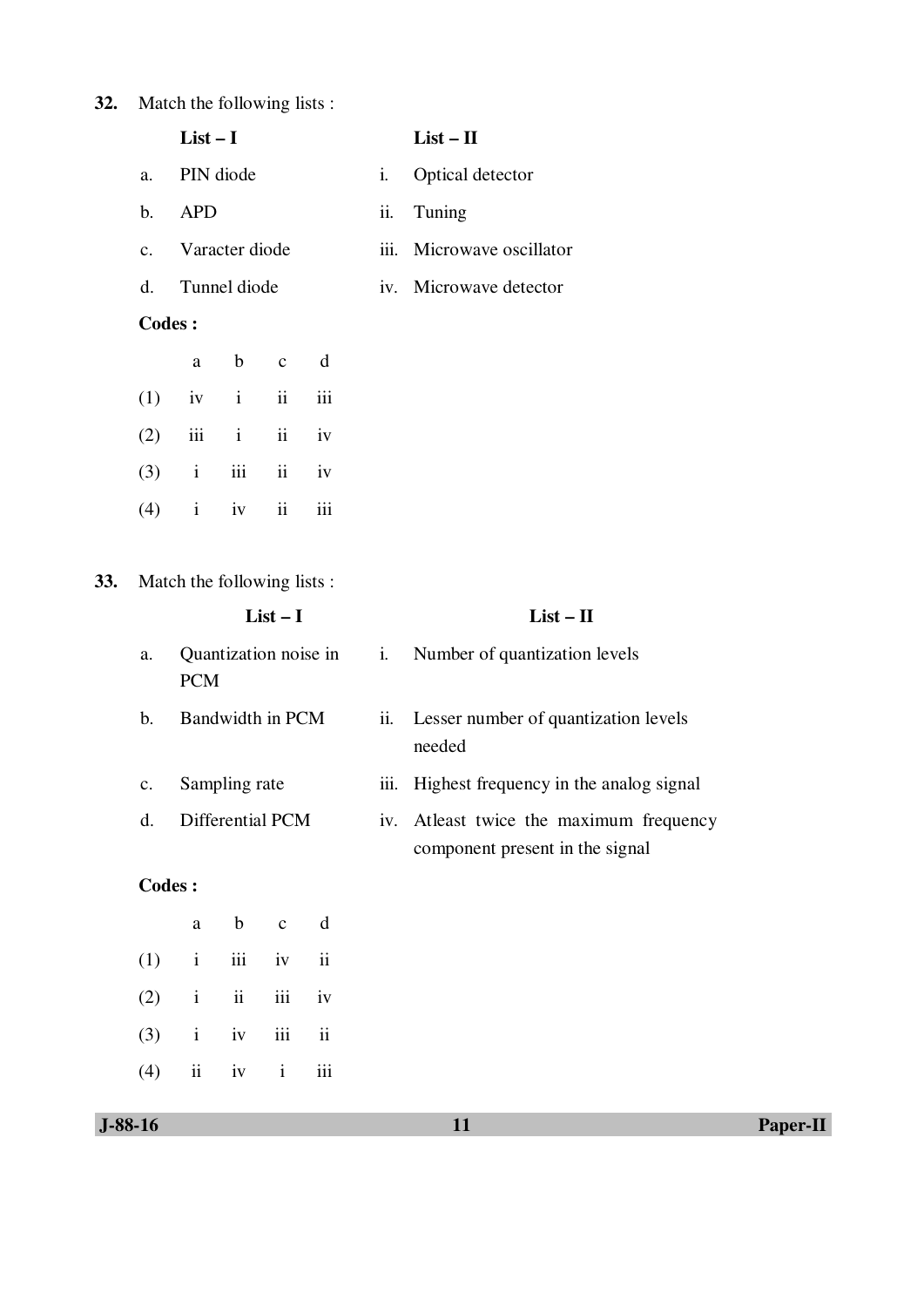# **34.** Match the following lists :

|     |               |                             | $List-I$      |  |             | $List - II$                   |  |  |
|-----|---------------|-----------------------------|---------------|--|-------------|-------------------------------|--|--|
|     |               |                             | <b>Medium</b> |  |             | Index of refraction( $\eta$ ) |  |  |
|     | a.            |                             | Glass Fibre   |  | i.          | 1.0003                        |  |  |
|     |               | b. Water                    |               |  |             | ii. 3.4                       |  |  |
|     |               | c. Air                      |               |  |             | iii. $1.5 - 1.9$              |  |  |
|     |               | d. Silicon                  |               |  |             | iv. 1.33                      |  |  |
|     | <b>Codes:</b> |                             |               |  |             |                               |  |  |
|     |               | a                           | b c           |  | $\mathbf d$ |                               |  |  |
|     |               | $(1)$ iv                    | iii i         |  | ii          |                               |  |  |
|     |               | $(2)$ ii iv i               |               |  | iii         |                               |  |  |
|     |               | $(3)$ ii iii                |               |  | iv          |                               |  |  |
|     | (4)           |                             | iii iv i      |  | ii          |                               |  |  |
| 35. |               | Match the following lists : |               |  |             |                               |  |  |
|     |               | $List-I$                    |               |  |             | $List - II$                   |  |  |

|         | $List-1$           | LIST — 11                                         |
|---------|--------------------|---------------------------------------------------|
| a.      | nU[n]              | i. $\frac{z^{-1}}{1-z^{-1}}$ ;   z   < 1          |
|         | b. $\alpha^n U[n]$ | ii. $\frac{z}{z-\alpha}$ ;   z   >   a            |
| c.      | $n\alpha^n U[n]$   | iii. $\frac{z}{(z-1)^2}$ ; $ z  > 1$              |
|         | d. $U[-n]$         | iv. $\frac{\alpha z}{(z-\alpha)^2}$ ;   z   >   a |
| Codes : |                    |                                                   |

|                   | a | b c d |  |
|-------------------|---|-------|--|
| $(1)$ iii ii iv i |   |       |  |
| $(2)$ ii iv i iii |   |       |  |
| $(3)$ i ii iii iv |   |       |  |
| $(4)$ ii iii iv i |   |       |  |

 $35.$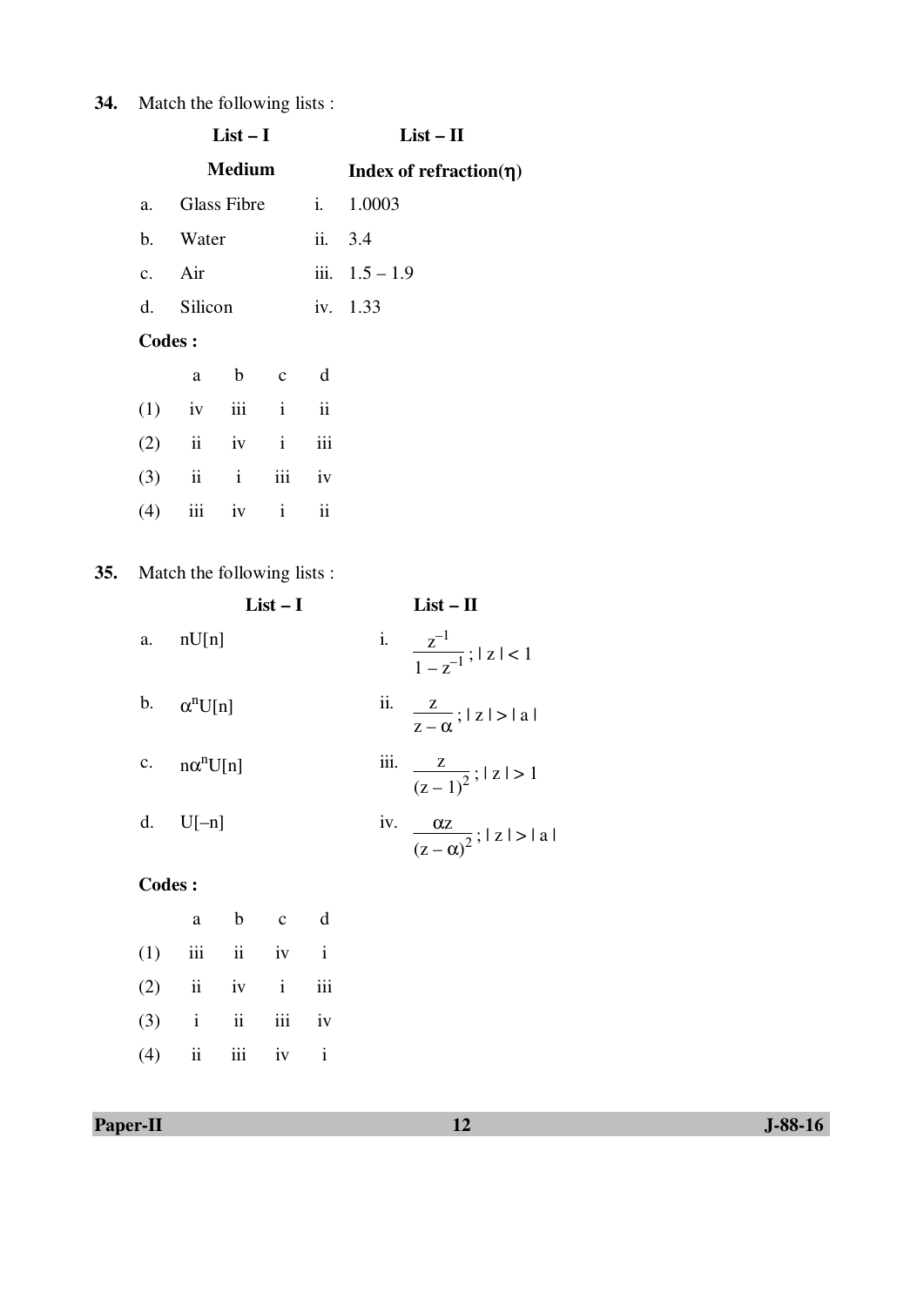#### **Directions** : Question No. **36** to **45 :**

The following items consist of two statements, one labelled as "Assertion (A)" and the other labelled as the "Reason (R)". You are to examine the two statements carefully and decide if the Assertion (A) and the Reason (R) are individually true and if so whether the reason is a correct explanation of the assertion. Select your answer to these items using the codes given below and mark your answer accordingly.

### **Codes :**

- (1) Both (A) and (R) are true and (R) is the correct explanation of (A).
- (2) Both (A) and (R) are true, but (R) is not the correct explanation of (A).
- (3) (A) is true, but  $(R)$  is false.
- (4) (A) is false, but  $(R)$  is true.
- **36. Assertion (A) :** GaAs shows very low reverse saturation current, excellent temperature sensitivities and high breakdown voltages.

**Reason (R) :** It operates at only low frequencies as compared to Ge and Si. It has a knee voltage of 2.0 Volts.

**37. Assertion (A) :** It is said that Kirchhoff's current law has never been found to be invalid.

**Reason (R)** : The current law is based on the principle of conservation of charge.

- **38. Assertion (A) :** Networks that are quite stable and relatively insensitive to temperature variations have low stability factors.
	- **Reason (R)** : The stability factors are defined as :

$$
S(I_{CO}) = \frac{\Delta I_{CO}}{\Delta I_{C}}
$$

$$
S(V_{BE}) = \frac{\Delta V_{BE}}{\Delta I_{C}}
$$

$$
S(\beta) = \frac{\Delta \beta}{\Delta I_{C}}
$$

Where  $\Delta$  signifies the change in the quantity.

 **J-88-16 13 Paper-II**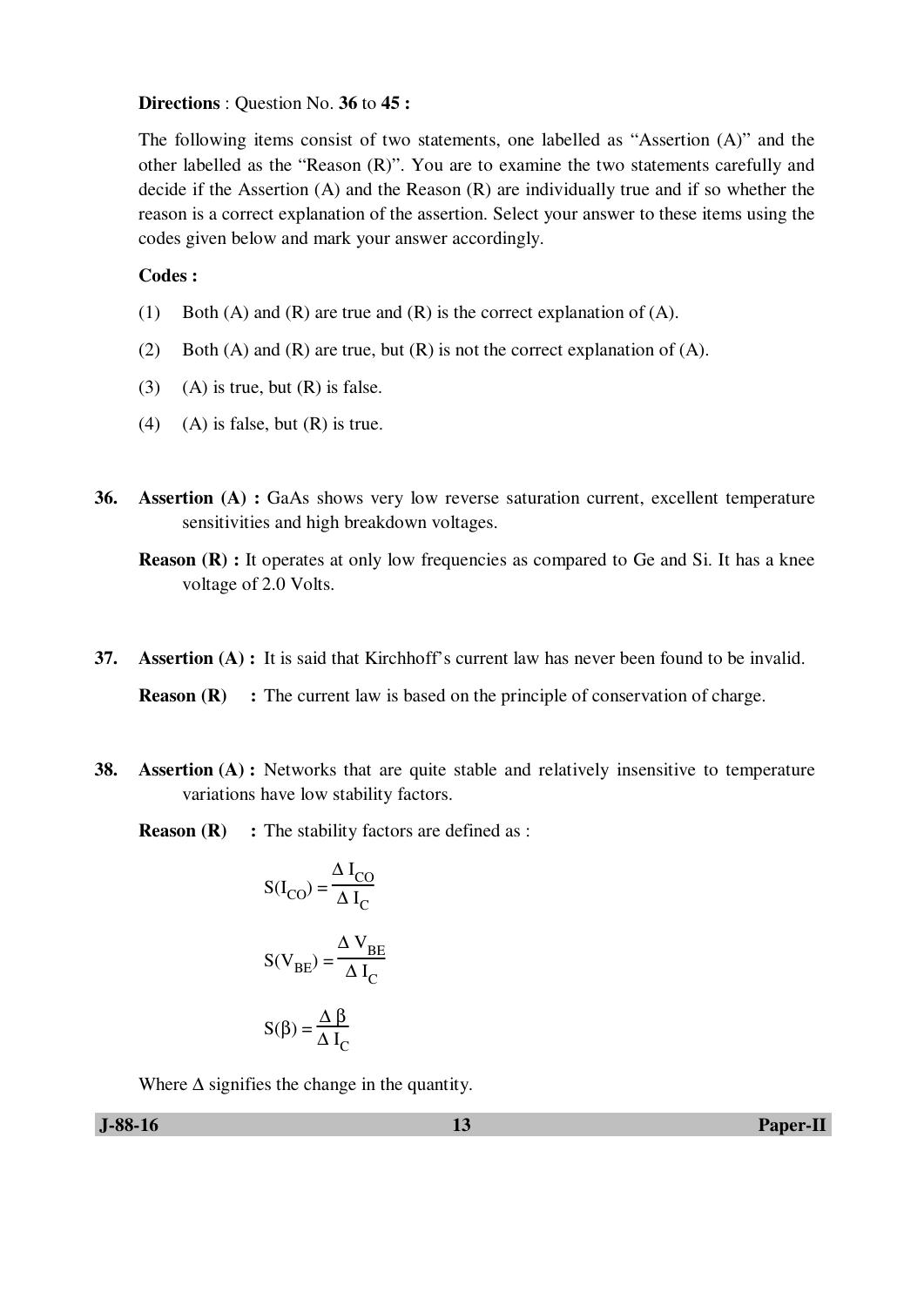- **39. Assertion (A) :** In Electromagnetics, materials are divided roughly into two classes, i.e. conductors and dielectrics or insulators.
	- **Reason (R) :** In Maxwell equation, σ/ω∈ decides, whether the medium is a good conductor or a dielectric.
- **40. Assertion (A) :** Ready pin of 8086 microprocessor is used to introduce wait states.
	- **Reason (R)** : Because the  $\overline{WR}$  and ALE signals are not available directly from the processor in maximum mode.
- **41. Assertion (A) :** When a static variable is defined inside a function in C, then it remains alive until end of the function.
	- **Reason (R)** : Because that variable is treated as local variable.
- **42. Assertion (A) :** In tristate buffer, at the input of a digital system, there may be more than one input signal.
	- **Reason (R)** : The tristate buffer is controlled by gate signal, when G is high, the output follows the input. However, when the signal at G is low, the output is an open circuit (a third state).
- **43. Assertion (A) :** The Fourier transform provides a unified solution for both periodic and non-periodic waveforms over the entire interval.
	- **Reason (R)** : The Fourier transform is a tool for generalized analysis of arbitrary waveforms over the entire interval.
- **44. Assertion (A) :** Optical communications has certain inherent advantages over conventional communications systems such as copper cable and radio links etc.

**Reason (R)** : It is because optical fibres have light weight and smaller diameter.

- **45. Assertion (A) :** Capacitive transducers are preferred over inductive transducers.
	- **Reason (R)** : Push-pull inductive transducers can be replaced with push-pull capacitive transducers.

#### **Paper-II** J-88-16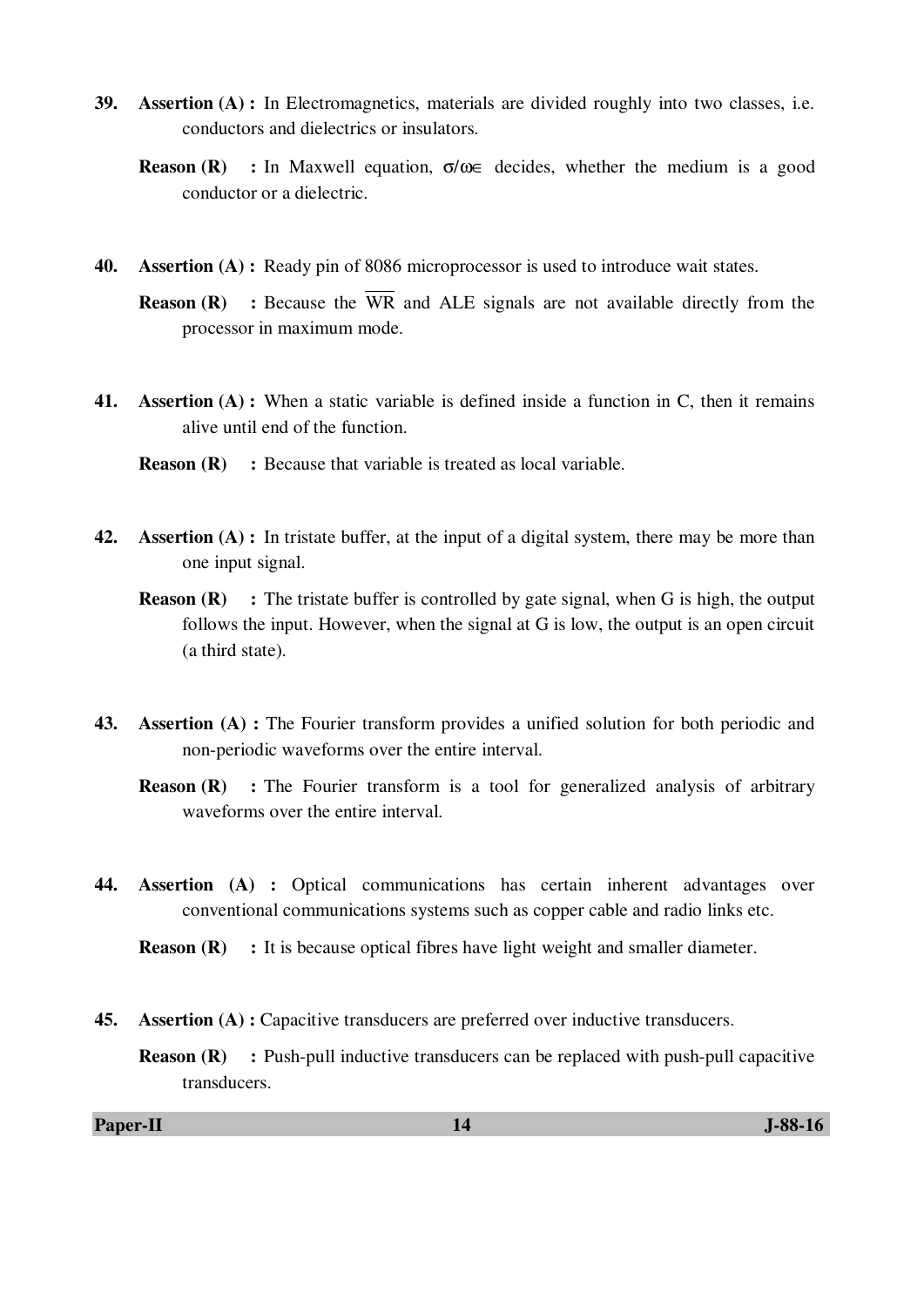**Directions (46 – 50):** Read the passage and answer the following questions numbering from **46** to **50 :** 

The metal oxide semiconductor field effect transistor is the most important device for very large scale integrated circuits such as microprocessor and semiconductor memories. MOSFET is also becoming a power device. The principle of field effect transistor was first proposed by Dillen Field in 1930. The current in a MOSFET is transported by carriers of one polarity and is usually referred as unipolar device. The MOSFET is a member of the family of field effect transistors. It is fabricated with various semiconductors such as Si, GaAs and SiC with various insulators. The most important system is  $Si - SiO<sub>2</sub>$ interface.

 $\ddot{\phantom{0}}$ 

- **46.** MOSFET is in equilibrium condition when
- (1)  $V_{gs} = 0, V_{ds} \neq 0$  (2)  $V_{gs} \neq 0, V_{ds} = 0$ (3)  $V_{gs} \neq 0$ ,  $V_{ds} \neq 0$  (4)  $V_{gs} = 0$ ,  $V_{ds} = 0$
- **47.** The cut off frequency of a MOSFET can be defined as

(1) 
$$
\frac{g_m}{2\pi}
$$
  
\n(2)  $\frac{g_m}{2\pi C_{gs}}$   
\n(3)  $\frac{g_m}{g_d}$   
\n(4)  $\frac{g_d}{2\pi C_{gs}}$ 

**48.** The surface charge per unit area after strong inversion is given by

(1) 
$$
-\sqrt{2q} N_A \epsilon_s (V_D + 2\varphi_B)
$$
  
\n(2)  $-\sqrt{\frac{q\epsilon_s}{N_A}} (V_D + 2\psi_B)$   
\n(3)  $-\sqrt{\frac{2qN_A}{\epsilon_s}} (V_D + 2\psi_B)$   
\n(4)  $\sqrt{\frac{2qt_s}{N_A}} (V_D + \psi_B)$ 

### **49.** The threshold voltage of a MOSFET is

(1)  $2\Psi_{\rm D}$ (2)  $2\phi_B +$  $2\varepsilon_{\rm s}$  q N<sub>A</sub>(2 $\Psi_{\rm B}$ )  $\frac{1}{C_i}$ (3)  $2\phi_B 2\varepsilon_{\rm s}$  q N<sub>A</sub> $(2\psi_{\rm B})$  $C_i$ (4)  $2\phi_B +$  $2\varepsilon_{\rm s}$  q N<sub>A</sub> $(2\psi_{\rm B})$  $\frac{1}{C_i}$ 

### **50.** The transconductance in linear region is

- (1) z  $\frac{E}{L} \mu_n C_i V_D$  $(2)$ z  $\frac{2}{L} \mu_n C_i (V_G - V_T)$
- (3) z  $\frac{E}{L} \mu_n (V_G - V_T)$  $(4)$ z  $\frac{2}{L} \mu_n C_i$

\_\_\_\_\_\_\_\_\_\_\_\_\_

 **J-88-16 15 Paper-II**